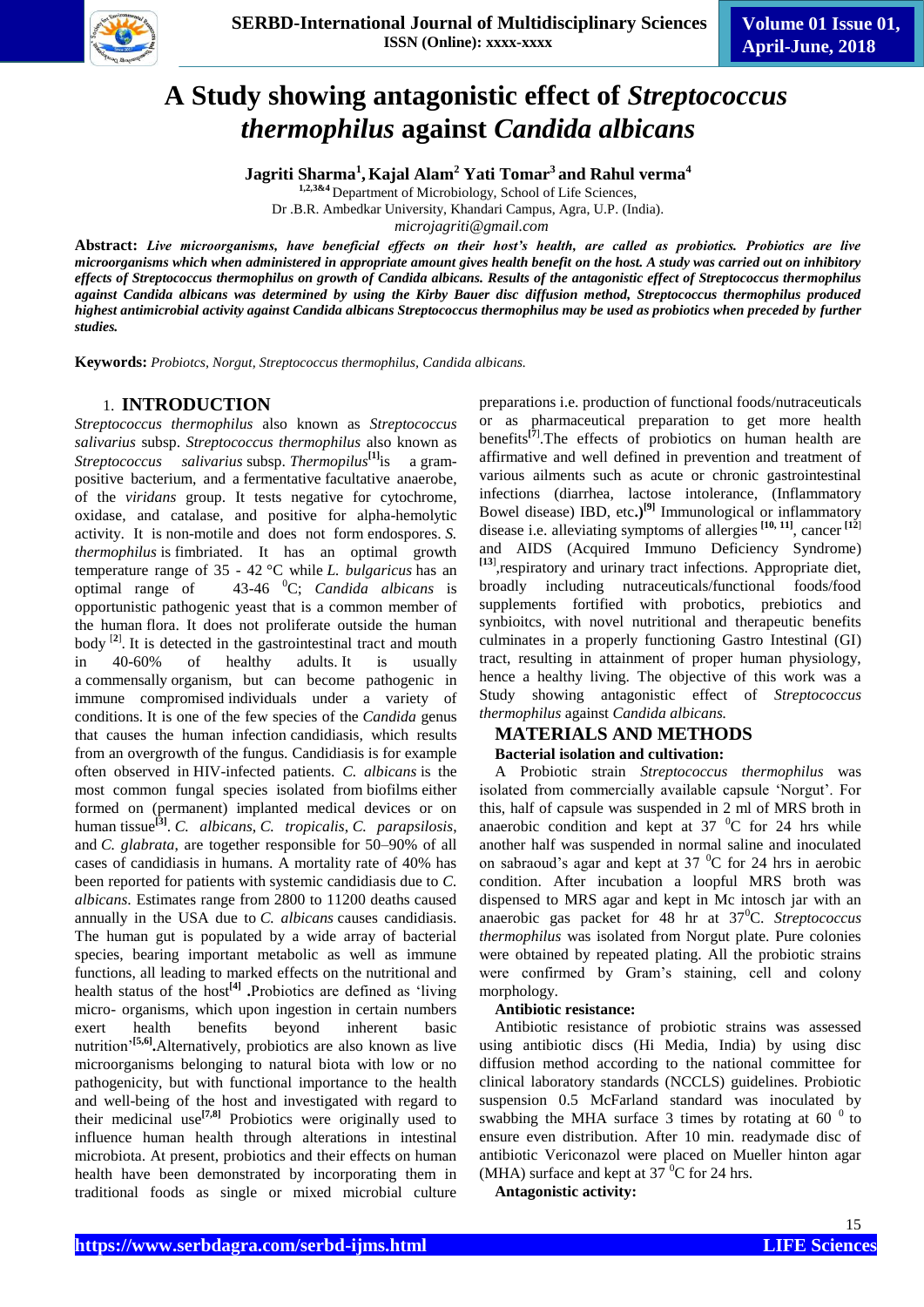

Antagonasitic activity of probiotic strains was studied by disc diffusion method according to National Committee for Clinical Lab Studies  $(NCCLS)^{[14]}$ . For this petriplates of diameter of 90 mm were poured 20 ml of Muller Hinton media, swabbed with *Candida albicans* suspensions of the turbidity M.F.S.# 0.5 and incubated at 37ºC for 15 minutes. Now the sterile blotting paper discs of 6 mm diameter were loaded with the 20ul of suspensions of *Streptococcus thermophilus* the turbidity M.F.S.  $\neq$  1.0 (3 x 10<sup>8</sup> cfu/ml) and the serial suspension of  $1/10$  (3x10<sup>7</sup> cfu/ml) and  $1/100$  (3x10<sup>6</sup>) cfu/ml) each disc now contained  $6 \times 10^6$  cfu/disc (for M.F.S.  $\neq$  1.0), 6 x 10<sup>5</sup> cfu/disc (M.F.S.  $\neq$  1/10) and 6x10<sup>4</sup> cfu/disc ( M.F.S.  $\neq$  1/100). Vericonazol disc was taken as a positive and sterile distilled water disc as negative control. Discs were placed on MHA surface and kept at 4ºC for 1 hr for proper diffusion. Plates were incubated for 24 hours at 37ºC.

#### **MIC of probiotic strains:**

For testing the Minimum Inhibitory Concentrations (MIC) of probiotic strains, 3 steril blank discs of 6 mm diameter were transferred with 20 ul of their respective serial suspensions i.e. the suspension of turbidity equal of  $\neq$  1.0, (3)  $\times$  10<sup>8</sup> cfu/ml), 1/10 (3  $\times$  10<sup>7</sup> cfu/ml) and 1/100 (3  $\times$  10<sup>6</sup> cfu/ml). These discs were kept at 37°C for 1 hr. so that to absorb in their full capacity. These impregnated discs now contained approximately  $6\times10^{-6}$ cfu/disc (for Mac Farland standard  $\neq 1.0$ ),  $6 \times 10^5$  cfu/disc (for 1/10 serial suspensions) and  $6 \times 10^4$  cfu/disc (for 1/100 serial suspension). Now a petriplate of MHA was swabbed with *C. albicans* clinical isolate of E.coli and kept at 37°C for 3 hrs. After it the probiotic discs were placed gently on the surface of MHA plate, along with the sterile water disc (negative control). The plates were kept at 4°C for 1 hr diffusion and then incubated at 37°C for 24 hrs zones of inhibition were measured.

#### **RESULTS AND DISCUSSION**

The result of characteristics of the isolates of Streptococcus *thermophilus* is as shown in table 1. All the colonies of *Streptococcus thermophilus* isolated are gram positive growth pH 5.4, showed on MRS agar medium *Streptococcus thermophilus* isolates showed characteristic cocci shape, big creamy white colonies, circular and irregular shaped. Incubation temperature of 37°C. The result of measurement of antimicrobial activity(zone of inhibition) of *Streptococcus thermophilus* against the clinical isolates is as shown in table 2 Out of this clinical isolates *Streptococcus thermophilus* showed the highest zone of inhibition (3.50 mm) against *Streptococcus thermophilus* against *Candida albicanus*(4.20 mm), and no or least zone of inhibition was shown by 1/100 (0.00mm). In case of *Streptococcus thermophilus* the maximum zone of inhibition was measured by the serial suspension of M.F.S. ≠1.0 against the C*andida albicans* (sample no.-2092, 2018, 259, 263 & 2093,) (12, 12,12, 14, 12 mm) and the medium zone of inhibition were observed in the serial suspension of M.F.S.  $\neq$ 1/10 (10, 8, 9, 12, 8 mm) and one zone was seen in the serial suspension of M.F.S.  $\neq$  1/100 (6mm). Growth inhibition is highest with *Streptococcus thermophilus* against *Candida albicans* (1.60 mm) and no or least zone of inhibition was shown by  $1/100$ (0.00mm). of *Streptococcus themophillus*. The result of measurement of antimicrobial activity (zone of inhibition) of *Streptococcus thermophilus* against the clinical isolates the highest zone of inhibition (3.50 mm) against Streptococcus thermophilus against Candida albicanus (4.20 mm), and no

or least zone of inhibition was shown by 1/100 (0.00mm).

| Table 1: Characteristics of the Isolates | of<br><b>Streptococcus</b>        |  |  |
|------------------------------------------|-----------------------------------|--|--|
| thermophilus.                            |                                   |  |  |
| <b>Characteristics of isolates</b>       | <b>Streptococcus thermophilus</b> |  |  |
| Growth on MRS agar at ph 6.3             | $^{+}$                            |  |  |
| Growth on MRS agar at pH 5.4             |                                   |  |  |
| <b>Incubation temperature</b>            | 42 $^0$ C                         |  |  |
| <b>Cell morphology</b>                   | Cocci                             |  |  |
| <b>Gram</b> reaction                     | $^{+}$                            |  |  |
| <b>Colony size</b>                       | Big                               |  |  |
| <b>Colony shape</b>                      | <b>Circular</b>                   |  |  |
| Colony colour                            | Irregular Creamy                  |  |  |

**white**

**Key: + = positive, - = Negative**

**Table 2: Showing zone of inhibition of** *Streptococcus thermphilus*  **against the** *C. albicans.*

| S.No<br>$\bullet$ | <b>Sample</b><br>No. | Zone of diameter (mm) |     |          |       |     |
|-------------------|----------------------|-----------------------|-----|----------|-------|-----|
|                   |                      | $+ve$                 | 1   | 1/1<br>0 | 1/100 | -ve |
| 1.                | 2092                 | 18                    | 12  | 10       | 6     | nil |
| 2.                | 2018                 | 16                    | 12  | 8        | nil   | nil |
| 3.                | 259                  | 18                    | 12  | 9        | nil   | nil |
| 4.                | 263                  | 20                    | 14  | 12       | nil   | nil |
| 5.                | 2093                 | 20                    | 12  | 8        | nil   | nil |
| 6.                | 2180                 | 18                    | nil | nil      | nil   | nil |
| 7.                | 215                  | 20                    | nil | nil      | nil   | nil |
| 8.                | 278                  | 28                    | nil | nil      | nil   | nil |